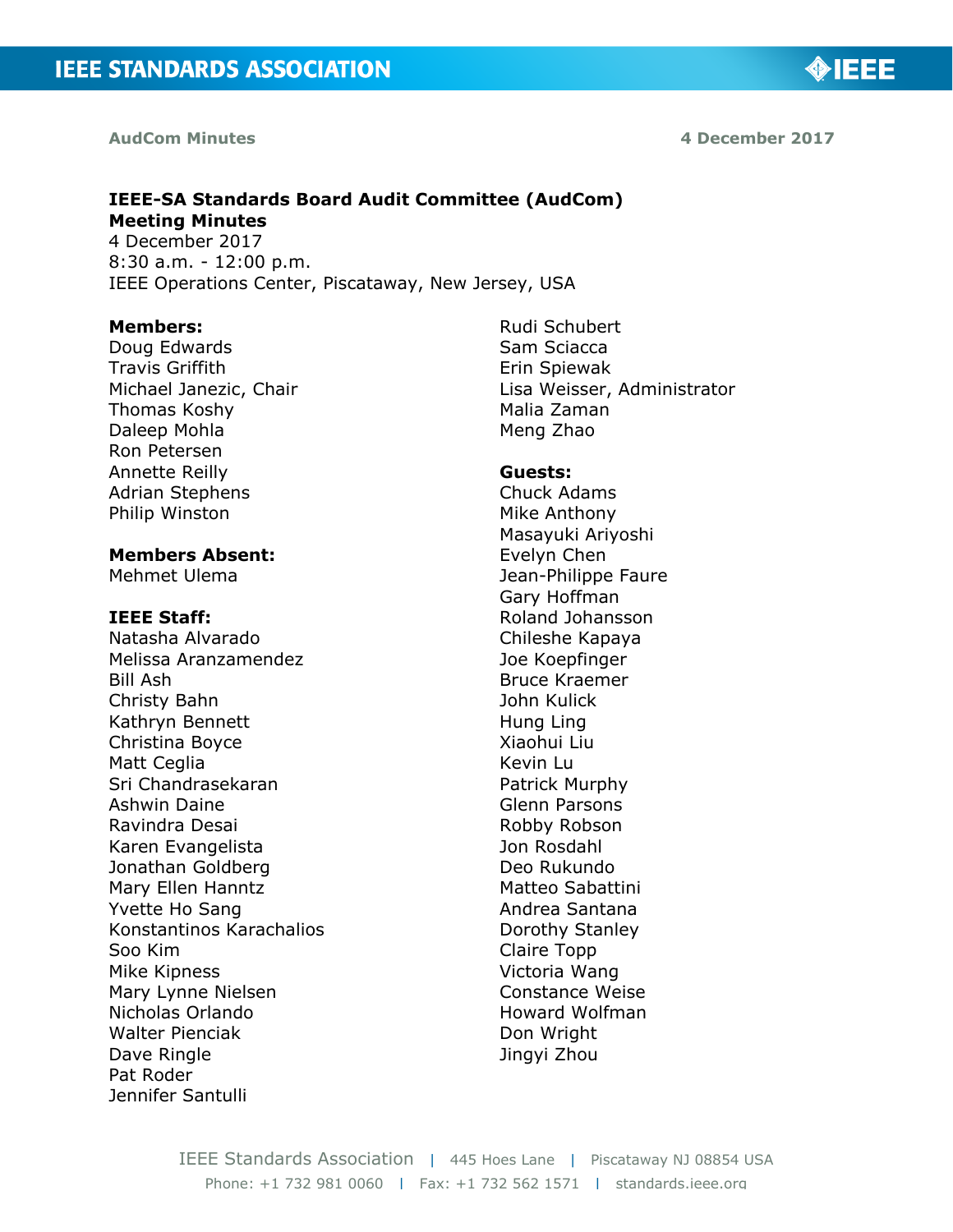◈IEEE

#### **[Unless otherwise noted, all votes are unanimous]**

#### **1. CALL TO ORDER AND INTRODUCTIONS**

Chair Janezic called the meeting to order at 8:30 a.m. There was a round of introductions by all present.

# **2. REVIEW AND APPROVAL OF THE AGENDA**

**Motion: Approve the 4 December 2017 AudCom meeting agenda. Upon vote, the motion passed.**

### **3. APPROVAL OF MINUTES FROM THE 19 SEPTEMBER, 25 SEPTEMBER, AND 18 OCTOBER 2017 AUDCOM MEETINGS**

**Motion: Approve the minutes of the 19 September, 25 September, and 18 October 2017 AudCom meetings. Upon vote, the motion passed.**

#### **4. P&P REVIEW**

#### **4.1 Status of Continuing Sponsor P&P Review**

4.1.1 VT/RTSC - Doug Edwards, Thomas Koshy

**Motion: To recommend acceptance of the VT/RTSC P&P. Upon vote, the motion passed.**

#### **4.2 Status of New Sponsor P&P Review**

4.2.1 COM/GreenICT-SC - Phil Winston, Travis Griffith

There are still open comments from the checklist and the P&P will continue under review and be moved to the January 2018 agenda.

4.2.2 PE/PSRCC - Annette Reilly, Daleep Mohla

### **Motion: To recommend acceptance of the PE/PSRCC P&P. Upon vote, the motion passed.**

4.2.3 PE/SPDHV - Annette Reilly, Mehmet Ulema

**Motion: To recommend acceptance of the PE/SPDHV P&P. Upon vote, the motion passed.**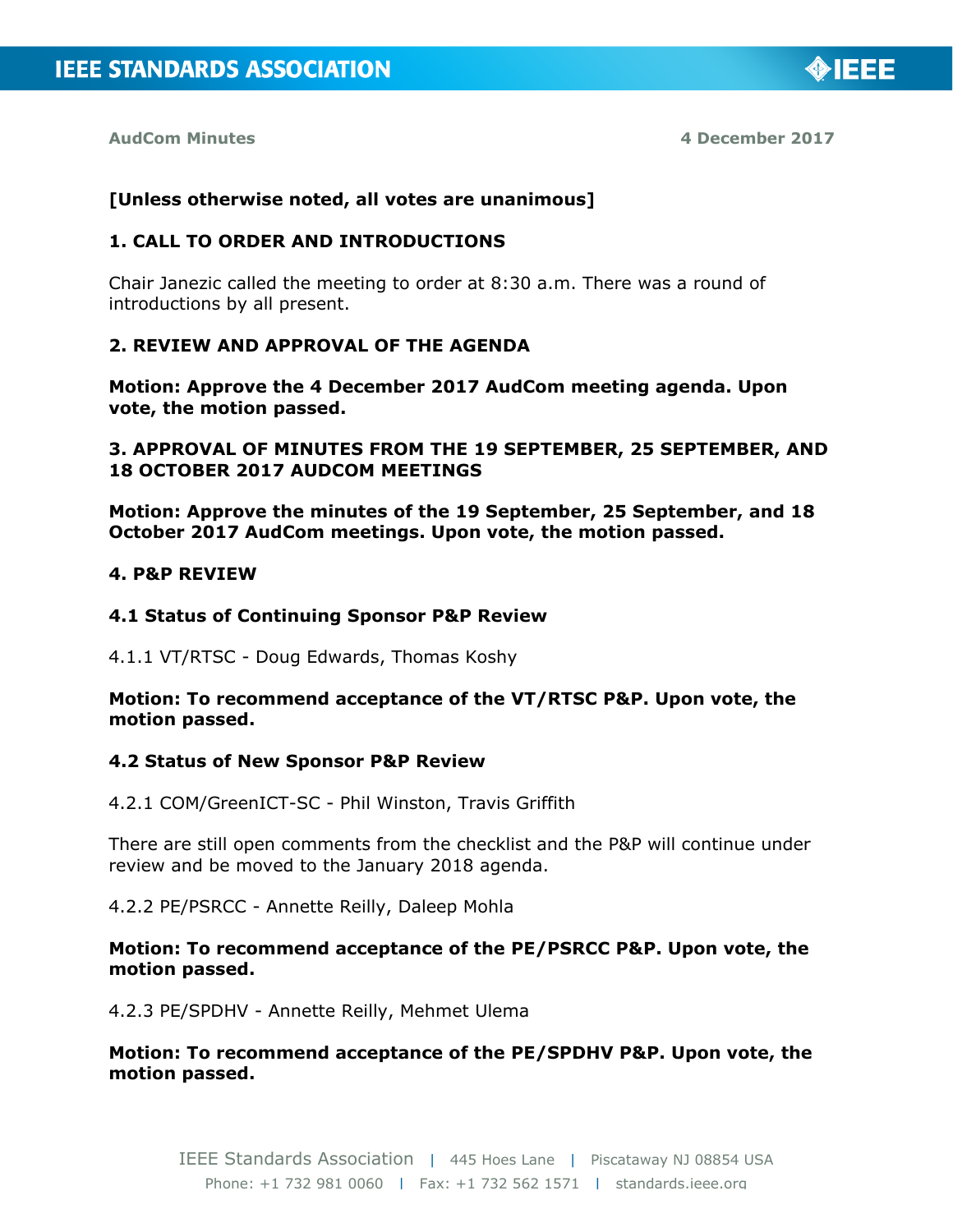4.2.4 PE/SUB - Adrian Stephens, Daleep Mohla

There are still open comments from the checklist and the P&P will continue under review and be moved to the January 2018 agenda.\*

4.2.5 PE/SWG - Adrian Stephens, Mehmet Ulema

There are still open comments from the checklist and the P&P will continue under review and be moved to the January 2018 agenda.\*

\*During the discussion of these reviews it was agreed that some of the items that still need to be clarified may be due to the PES Sponsor P&P template. During its January teleconference, AudCom will discuss these items, in addition to how long the PES Sponsor P&P template will be available for use by PES if it is not updated to be in conformance with the 2018 AudCom Sponsor P&P Baseline.

4.2.6 PHO/SC - Travis Griffith, Doug Edwards

There are still open comments from the checklist and the P&P will continue under review and be moved to the January 2018 agenda.

## **4.3 Status of Continuing Working Group P&P Review**

4.3.1 SASB/SCC39/TC95\_SC1 (Common - all TC95 WGs) - Doug Edwards, Phil Winston

## **Motion: To deem without issue the SASB/SCC39/TC95\_SC1 P&P (Common - all TC95 WGs). Upon vote, the motion passed.**

4.3.2 VT/RTSC/Railcar - Travis Griffith, Ron Petersen

There are still open comments from the checklist and the P&P will continue under review and be moved to the January 2018 AudCom agenda.

# **4.4 Status of New Working Group P&P Review**

4.4.1 COM/EdgeCloud-SC/P1912 WG - Phil Winston, Annette Reilly

There are still open comments from the checklist and the P&P will continue under review and be moved to the January 2018 AudCom agenda.

4.4.2 COM/MobiNet-SC/LUI - Thomas Koshy, Adrian Stephens

## **Motion: To deem without issue the COM/MobiNet-SC/LUI P&P. Upon vote, the motion passed.**

4.4.3 COM/PLC/SGPLC - Thomas Koshy, Ron Petersen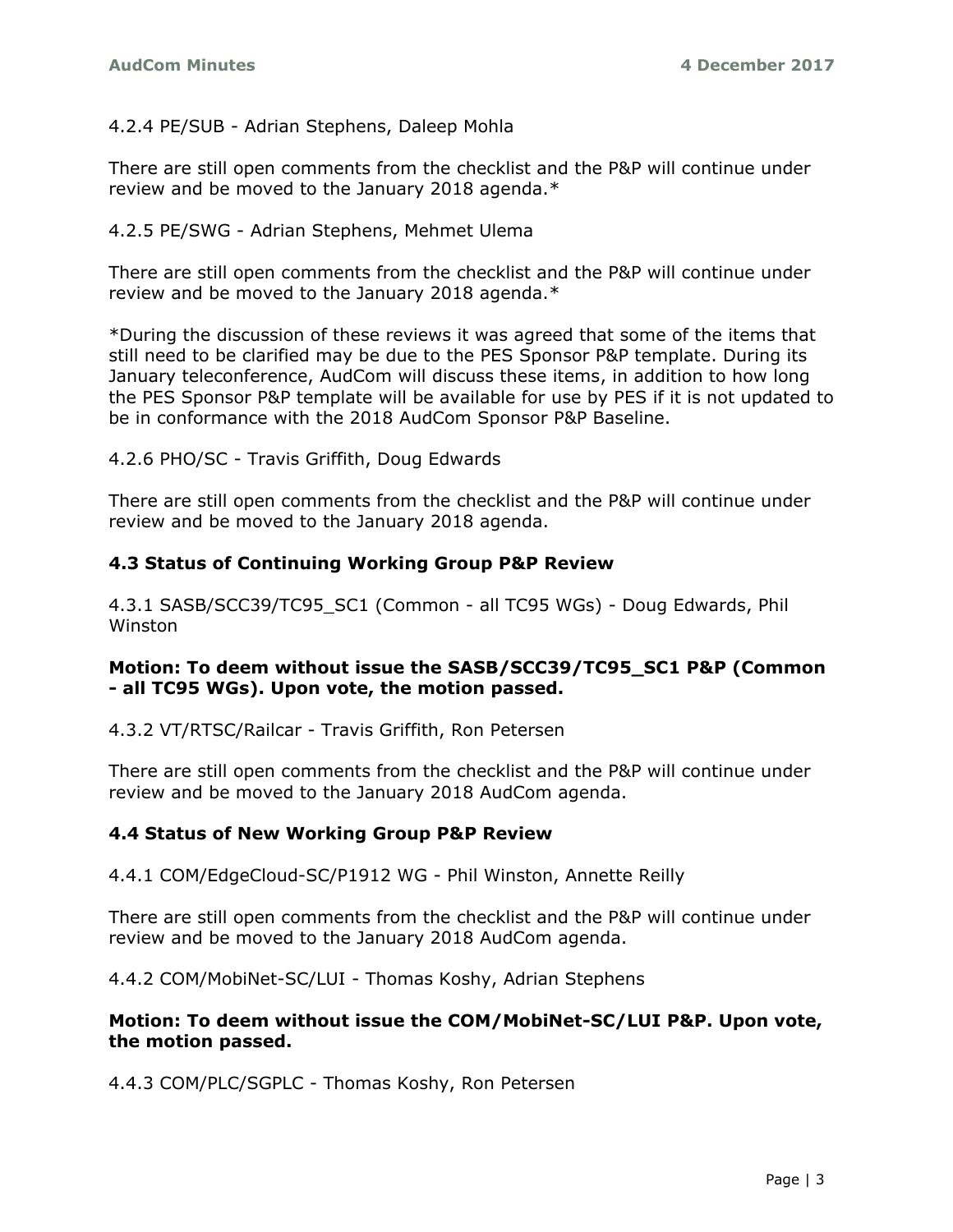There are still open comments from the checklist and the P&P will continue under review and be moved to the January 2018 AudCom agenda.

4.4.4 PE/SPDLV/LV3.6.6 (Common - all SPDC WGs) - Ron Petersen, Daleep Mohla

## **Motion: To deem without issue the PE/SPDLV/LV3.6.6 P&P (Common - all SPDC WGs). Upon vote, the motion passed.**

## **5. OLD BUSINESS**

5.1.1 Comments from SASB Ballot

Chair Janezic thanked AudCom and the Chairs of the three Baselines ad hoc committees: Annette Reilly (Meetings and Subgroups Clauses), Adrian Stephens (Membership Clauses), and Mehmet Ulema (Officers Clauses). He briefly reviewed the process that took place throughout the year to get the recommended updates approved by the SASB, and then displayed the remaining comments within each Baseline document to be resolved. Following the comment resolution, a motion was made to approve the Baselines.

**AI: Matt Ceglia to provide additional documentation at the March 2018 AudCom meeting on the PES process for delegating responsibility to subcommittees to get the process documented for reference and potential reuse.** 

**Motion: AudCom approves the Baseline documents based on the comments resolved at this meeting and will seek concurrence of the revised Baselines by the SASB at the 6 December 2017 SASB meeting. Upon vote, the motion passed.**

### **AI: Chair Janezic, Lisa Weisser, and AudCom volunteers will finalize the Baseline documents and update the instructions documents and checklists for each type of Baseline.**

During this agenda item, the timing was discussed for the cutover to the use of the new Baselines. The documents will be made available by late January, but the use of the current Baselines may continue, if needed through 31 March 2018.

### **AI: Lisa Weisser will communicate via several channels that the Baselines are available, where they can be located, and the timelines for submissions on the 2015 or 2018 Baselines.**

### 5.1.2 Comments Received from Sponsors

Chair Janezic reported that several Sponsors provided input into some of the recommendations for some of the clauses through the ad hoc committees. He mentioned that input from Sponsors is always encouraged, and welcomed ideas from anyone in attendance at the meeting to help create a mechanism for that.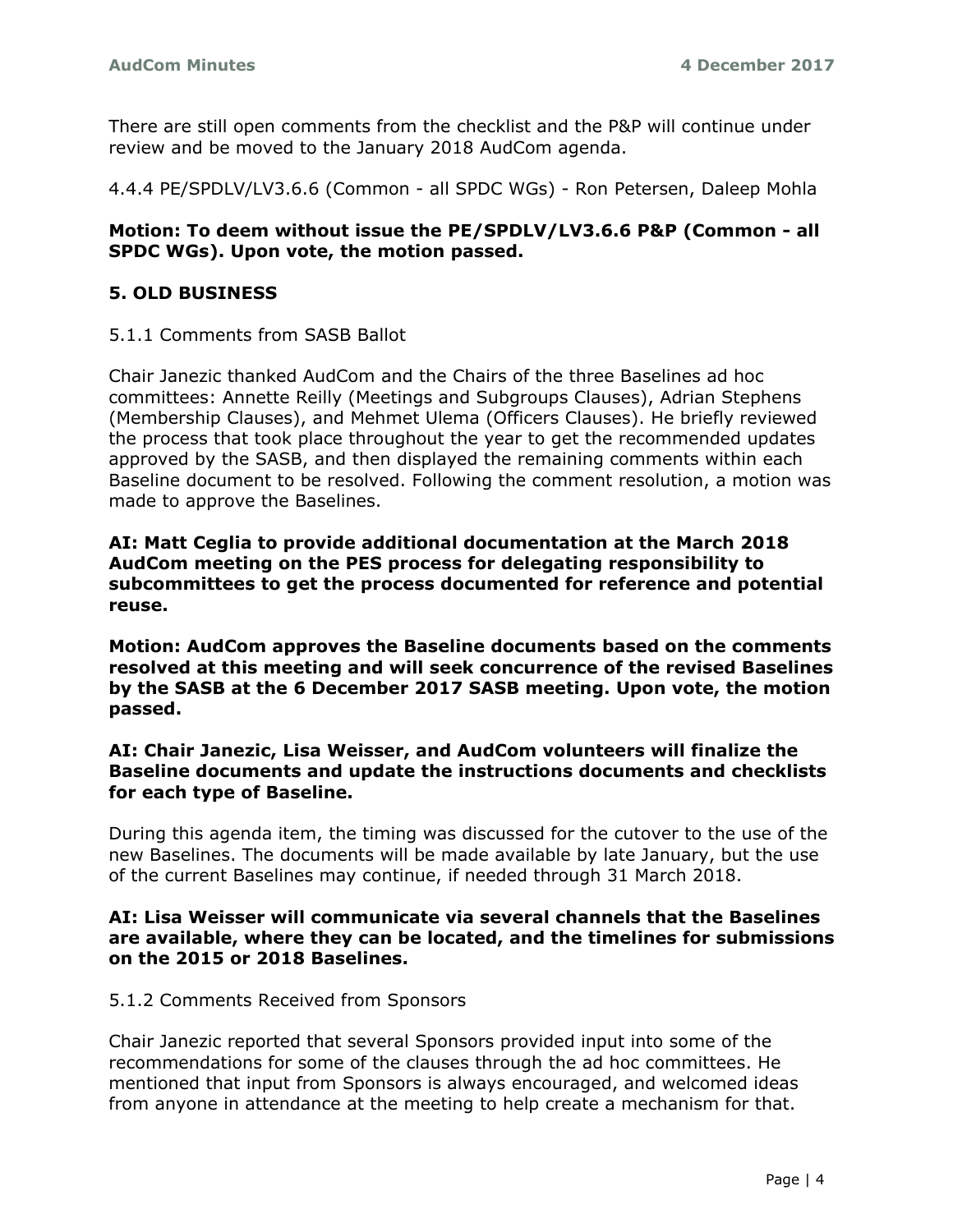# **5.2 Review of AudCom Conventions - Mike Janezic**

Chair Janezic reported that a strawman of the AudCom Conventions, which will focus on the perspective of each audience (i.e., Sponsors or AudCom) will be posted in iMeet Central for review. He also asked for any additional participants in the Conventions ad hoc, with the goal of putting forth a version of the Conventions for a vote at the January AudCom meeting.

# **5.3 Action Item Review**

Lisa Weisser reviewed the action items from prior meetings:

| <b>Action Item</b>                                                                                                                                                | <b>Status</b> | Update                                                                                           |
|-------------------------------------------------------------------------------------------------------------------------------------------------------------------|---------------|--------------------------------------------------------------------------------------------------|
| VT/RTSC Sponsor P&P review -<br>Mike Kipness will set up a<br>teleconference with the<br>reviewers, the Sponsor, and<br>staff to discuss the review<br>checklist. | Complete      | Teleconference took place on 2<br>October 2017.                                                  |
| Matt Ceglia will work with Lisa<br>Weisser to make sure the OPM<br>team can review the Baselines.                                                                 | Complete      | Baselines were distributed to Matt;<br>several of the OPM team were on<br>the ad hoc committees. |
| Lisa Weisser to send a Doodle<br>poll for a mid-October meeting<br>to resolve comments from the<br>AudCom ballot of the<br>Baselines.                             | Complete      | The meeting took place on 18<br>October 2017.                                                    |
| Lisa Weisser to set meeting of<br>ballot resolution subgroup.                                                                                                     | Complete      | This meeting took place on 24<br>October 2017.                                                   |

# **6. NEW BUSINESS**

# **6.1 Discussion - Status of Sponsor P&Ps Expiring in December 2017 - Mike Janezic**

# 6.1.1 Extension Requests Received

Chair Janezic told AudCom that four Sponsors with P&Ps expiring in 2017 requested an extension for the submission of their updated P&Ps. He noted that three of these are PES Sponsors, and the PES Sponsor P&P template was made available for use in July 2017.

# **Motion: PE/ED&PG shall submit a draft Sponsor P&P to AudCom by March 31, 2018 or the IEEE-SA Standards Board shall suspend PE/ED&PG's**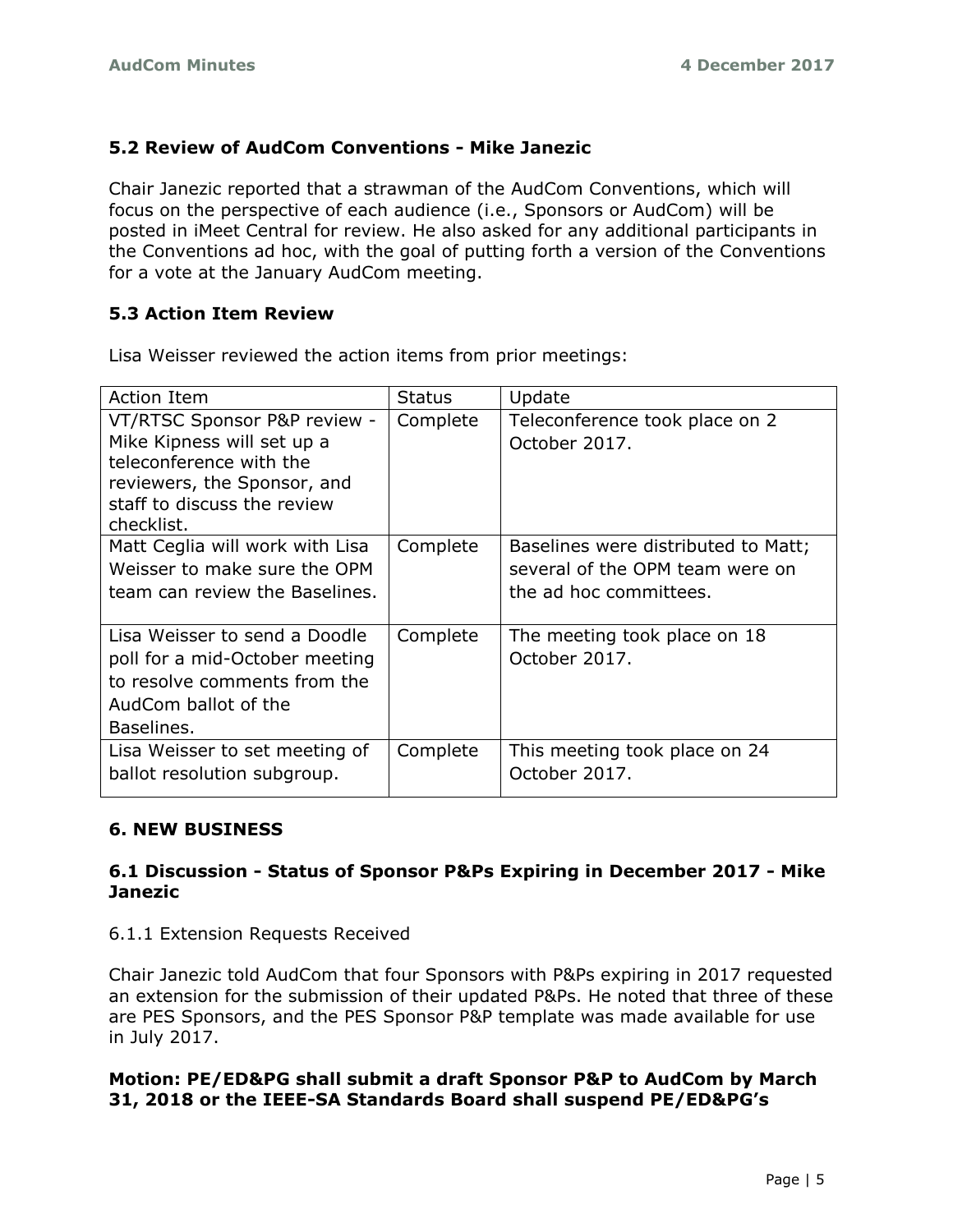**authorization to perform standards work (including but not limited to: PAR actions, Sponsor ballot actions, etc.).**

**Motion: PE/NPE shall submit a draft Sponsor P&P to AudCom by March 31, 2018 or the IEEE-SA Standards Board shall suspend PE/NPE's authorization to perform standards work (including but not limited to: PAR actions, Sponsor ballot actions, etc.).**

**Motion: PE/PSIM shall submit a draft Sponsor P&P to AudCom by March 31, 2018 or the IEEE-SA Standards Board shall suspend PE/PSIM's authorization to perform standards work (including but not limited to: PAR actions, Sponsor ballot actions, etc.).**

**Motion: PEL/SC shall submit a draft Sponsor P&P to AudCom by March 31, 2018 or the IEEE-SA Standards Board shall suspend PEL/SC's authorization to perform standards work (including but not limited to: PAR actions, Sponsor ballot actions, etc.).**

During this agenda item there was additional discussion about the current PES Sponsor P&P template and its use after the new AudCom Sponsor Baseline is introduced because some of the elements required by PES were incorporated into the new Sponsor P&P Baseline. There are also updates to the Sponsor Baseline that will not be reflected in the current PES Sponsor template.

**AI: Mike Kipness, Erin Spiewak, and Malia Zaman will work with PES Tech Council to determine next steps for PES Sponsor P&Ps in terms of a realistic expiration date for the current PES Sponsor template and whether or not a new PES Sponsor template is needed.** 

### **6.2 Request for Sponsor Recognition**

6.2.1 IEEE Communications Society Green ICT Standards Committee (COM/GreenICT-SC)

The P&P of COM/GreenICT-SC are still under review, so it was agreed that the Sponsor recognition would be deferred until the January 2018 AudCom meeting when the P&P will be discussed.

6.2.2 IEEE Photonics Society/Standards Committee (PHO/SC)

The P&P of PHO/SC are still under review, so it was agreed that the Sponsor recognition would be deferred until the January 2018 AudCom meeting when the P&P will be discussed.

## **6.3 Discussion - Default Baseline P&P to be Used in Absence of Working Group P&P - Mike Janezic**